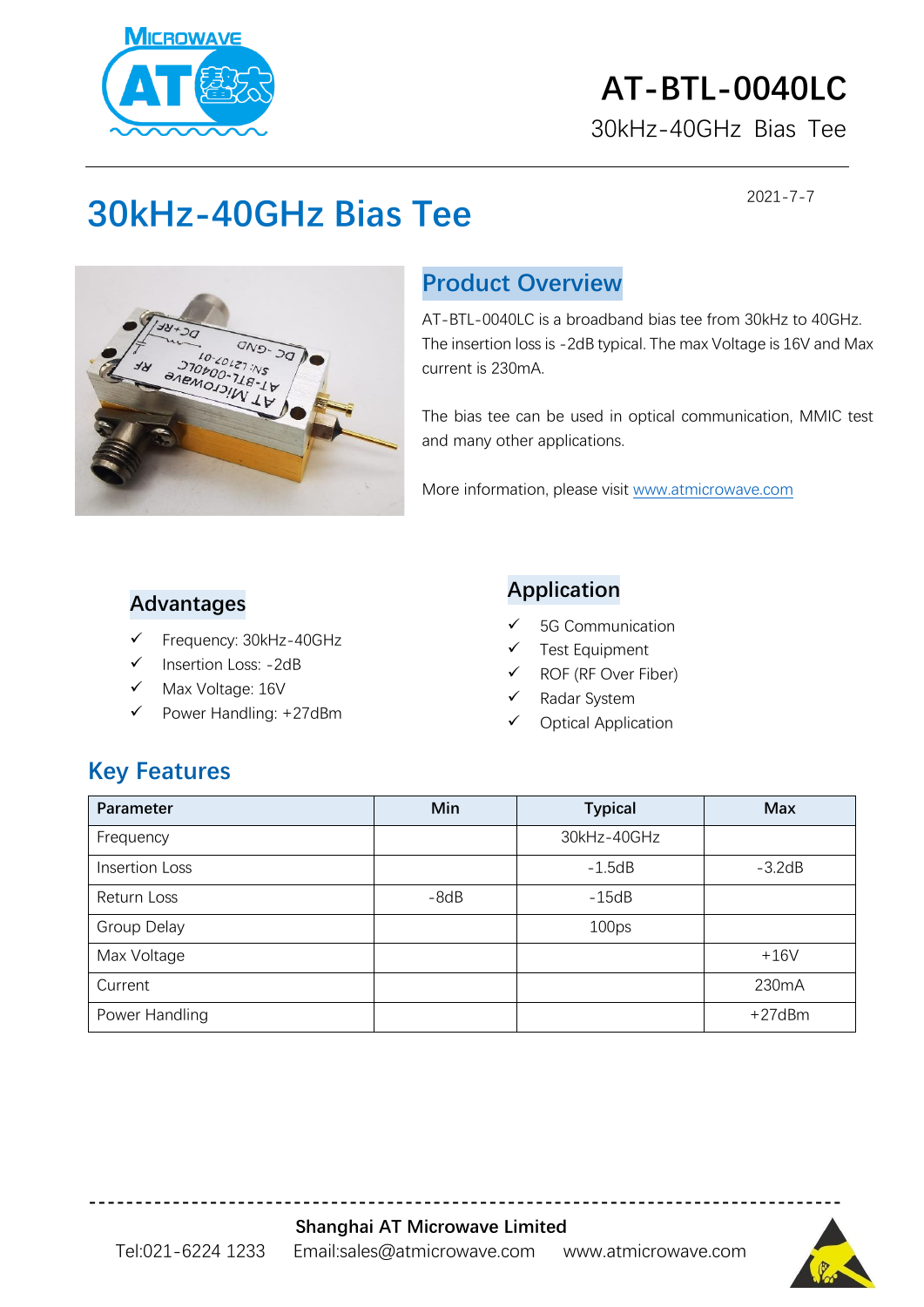

30kHz-40GHz Bias Tee

#### **Mechanical Information**

| <b>Item</b>   | <b>Description</b> |  |
|---------------|--------------------|--|
| RF1 Port      | 2.92mm Male        |  |
| RF2 Port      | 2.92mm Female      |  |
| DC Port       | Sold Pin           |  |
| Case Material | Copper             |  |
| Finish        | <b>Gold Plated</b> |  |
| Weight        | 20 <sub>g</sub>    |  |
| Size:         | See outline        |  |

#### **Absolute Maximum Ratings Table**

| Parameter                    | Value            |
|------------------------------|------------------|
| Voltage                      | $+16V$           |
| RF Power                     | $+27$ dBm        |
| <b>Operating Temperature</b> | $-40$ to $+70C$  |
| Storage Temperature          | $-65$ to $+150C$ |

#### **Notes:**

- 1. Datasheet may be changed according to update of MMIC, Raw materials , process, and so on.
- 2. This data is only for reference, not for guaranteed specifications.
- 3. Please contact AT Microwave team to make sure you have the most current data.



**---------------------------------------------------------------------------------**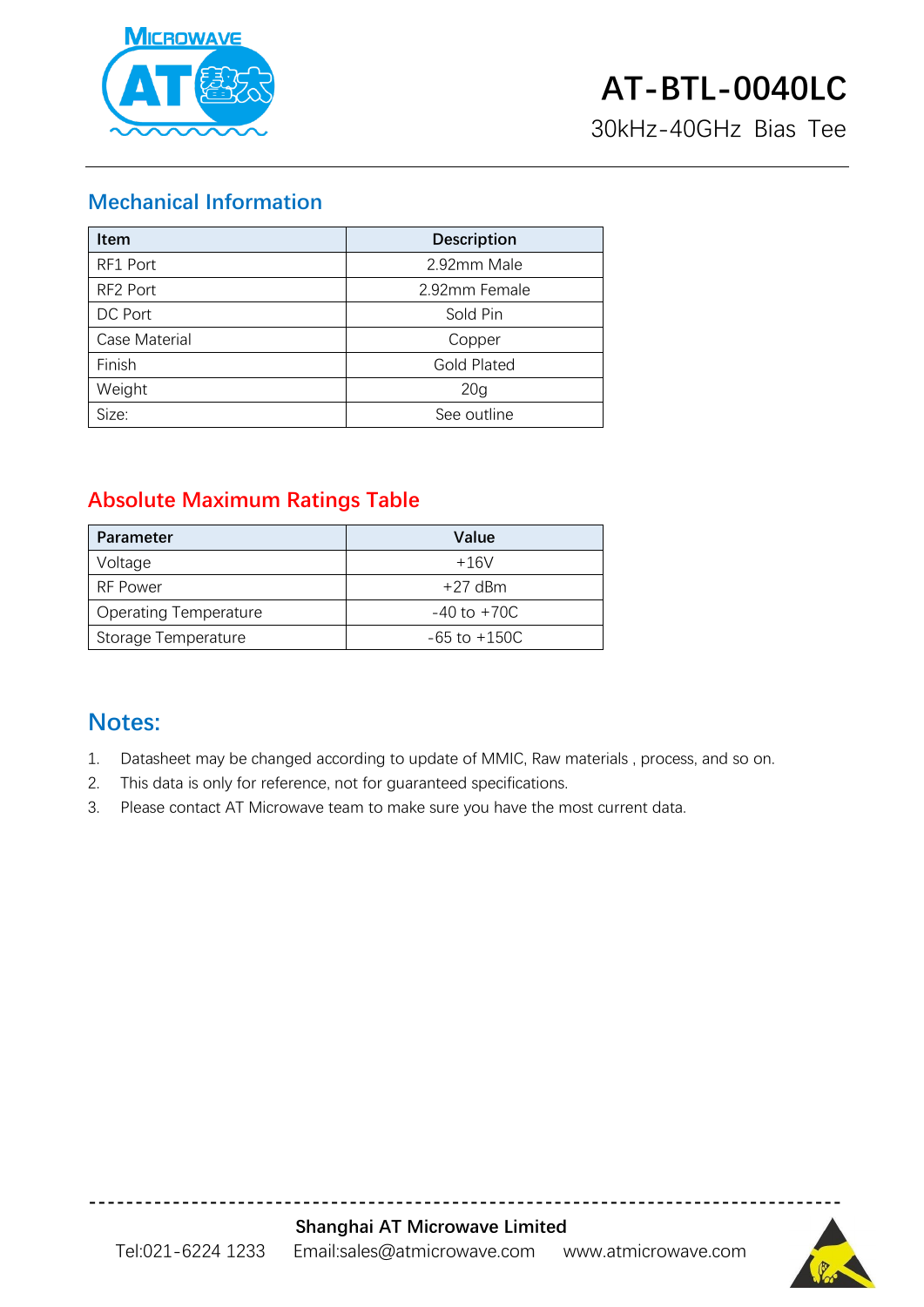

#### **Test Data** (25C)

Please note that test curves will vary slightly from unit to unit.



Insertion Loss vs Frequency 10MHz-40GHz



Low Frequency Insertion Loss vs Frequency



Tel:021-6224 1233 Email:sales@atmicrowave.com www.atmicrowave.com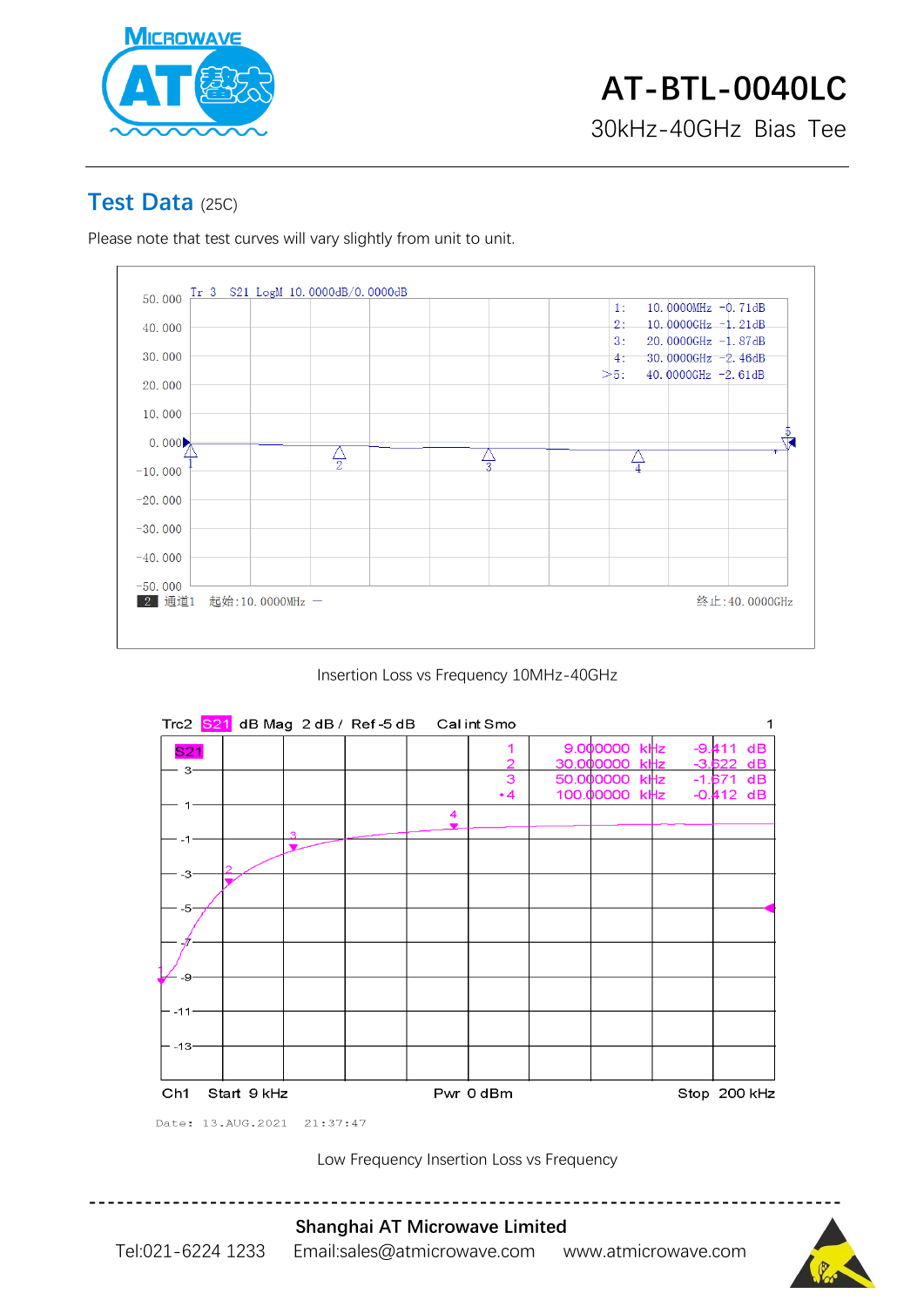

# **AT-BTL-0040LC**

30kHz-40GHz Bias Tee

![](_page_3_Figure_3.jpeg)

#### RF1 and RF2 Return Loss 10MHz-40GHz

![](_page_3_Figure_5.jpeg)

Group Delay vs Frequency

![](_page_3_Picture_7.jpeg)